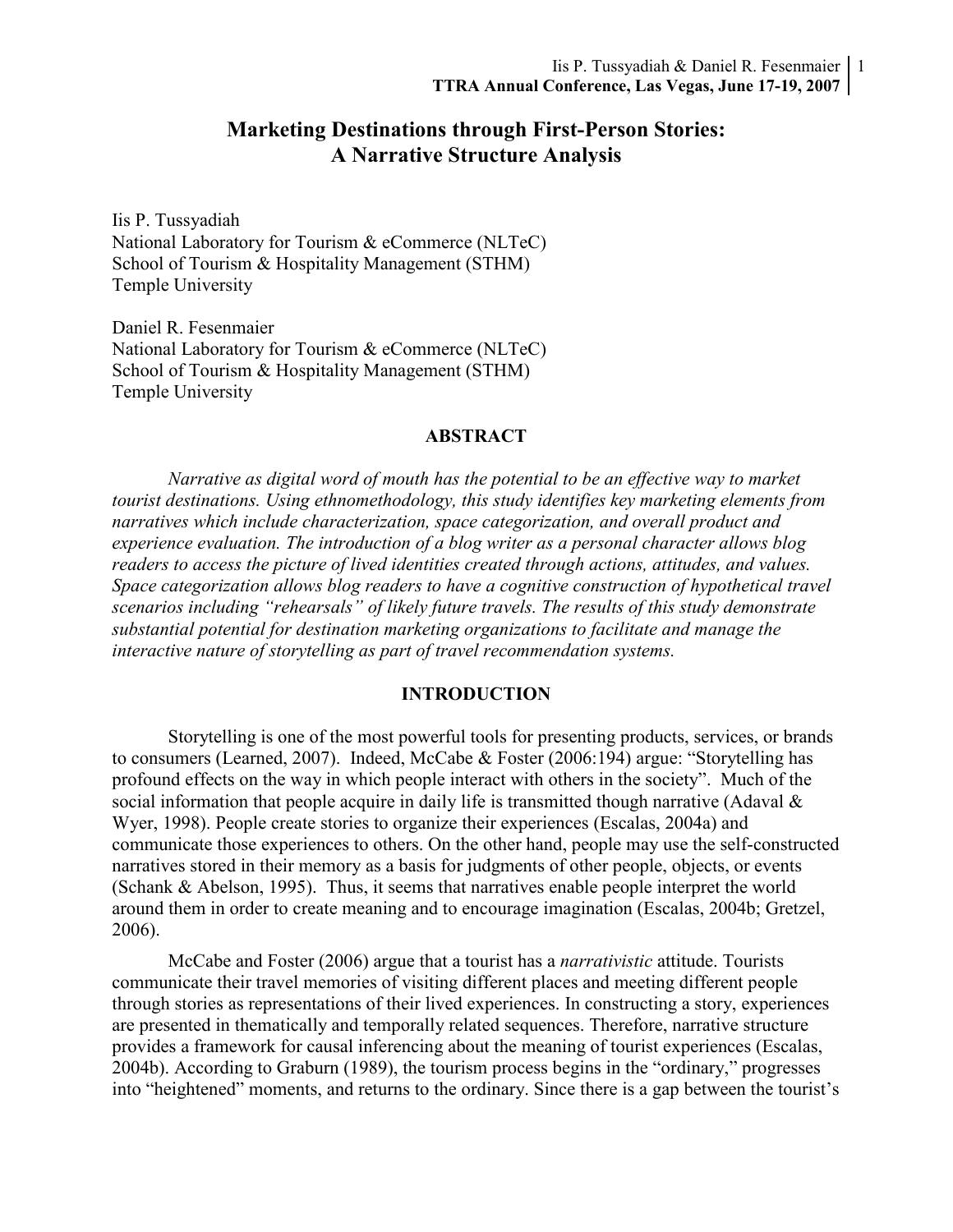"actual, onsite, real-time" experience and its representation, the tourist moment is (re)presented, (re)produced, and (re)created through narrative in journal entries, postcards, photographs, and storytelling (Cary, 2004). Today, with the emergence of consumer-generated media (CGM), i.e., online content created primarily by Internet users themselves, stories about tourism experiences can easily be found on discussion boards, blogs, social networking sites, customer review sites, and photo galleries. The narratives typically use a combination of text, images, videos, and/or music to deliver to or share stories about tourism products and experiences with other Internet users through interactive technology applications.

The use of narratives to communicate travel experiences offers the potential for particularly "thick" experiential aspects of a trip (Gretzel, 2006). Hence, destination marketing organizations (DMOs) have started to incorporate the narrative and interactive nature of firstperson stories as a feature of their websites. The first-person stories or blogs act as a digital version of word of mouth communication. Although the stories are provided by real travelers, the main goal of the feature is to engage potential travelers with a persuasive tale about the destination. Thus, analysis of narratives posted on official tourism websites provides an in-depth understanding of the underlying message and persuasiveness of the stories.

The primary purpose of this exploratory paper is twofold. First, this study explores how personal travel narratives are constructed by deconstructing the stories into meaningful sequences; and second, this study examines the merits of introducing a journal-like narrative approach to destination marketing by abstracting the key marketing elements from the stories. It is argued that the results are beneficial in providing theoretical discussion on tourism and language as well as managerial and strategic implications for DMOs in promoting their destinations.

# USING NARRATIVES TO MARKET TOURIST EXPERIENCES

Extensive research indicates that the narrative power of a story has the ability to "manipulate" mass audiences (Boje, 1999) in that a story can act as a contributing value justification for human action (Cragan & Shields, 1998). Narratives are uniquely effective in representing and conveying experience (Mattila, 2000; 2002). Mattila (2000) argues that the facts of an experience are constituted by its sequence of events; the act of narrating involves interconnecting these facts into a pattern that is a structure representing the experience. Hence, narrative appeals might be effective in communicating the value of experiential services (Padget & Allen, 1997; Mattila, 2000; 2002), including tourism. Stories persuade via narrative transportation, which constitutes immersion into the text (Green & Brock, 2000). According to Escalas (2004a), the narrative structure of stories consists of two elements: chronology (temporal dimension) and causality (relational organization). The temporal dimension of a narrative process is based on the idea that events occur over time, which is configured as individual episodes. Episodes structure time into its beginning, middle, and end. The relational organization of a narrative process is configured as episode schema. Schema, in turn, structure elements into an organized framework that establishes a relationship between the story's elements and allows for causal inferencing, i.e., goal-directed action–outcome sequences (Escalas, 2004a; 2004b).

A fully developed narrative may include clauses or sets of clauses with the following functions: abstract, orientation, complicating action, evaluation, result or resolution, and coda (McCabe & Foster, 2006). Gabriel (2000) explored the mechanisms through which meaning is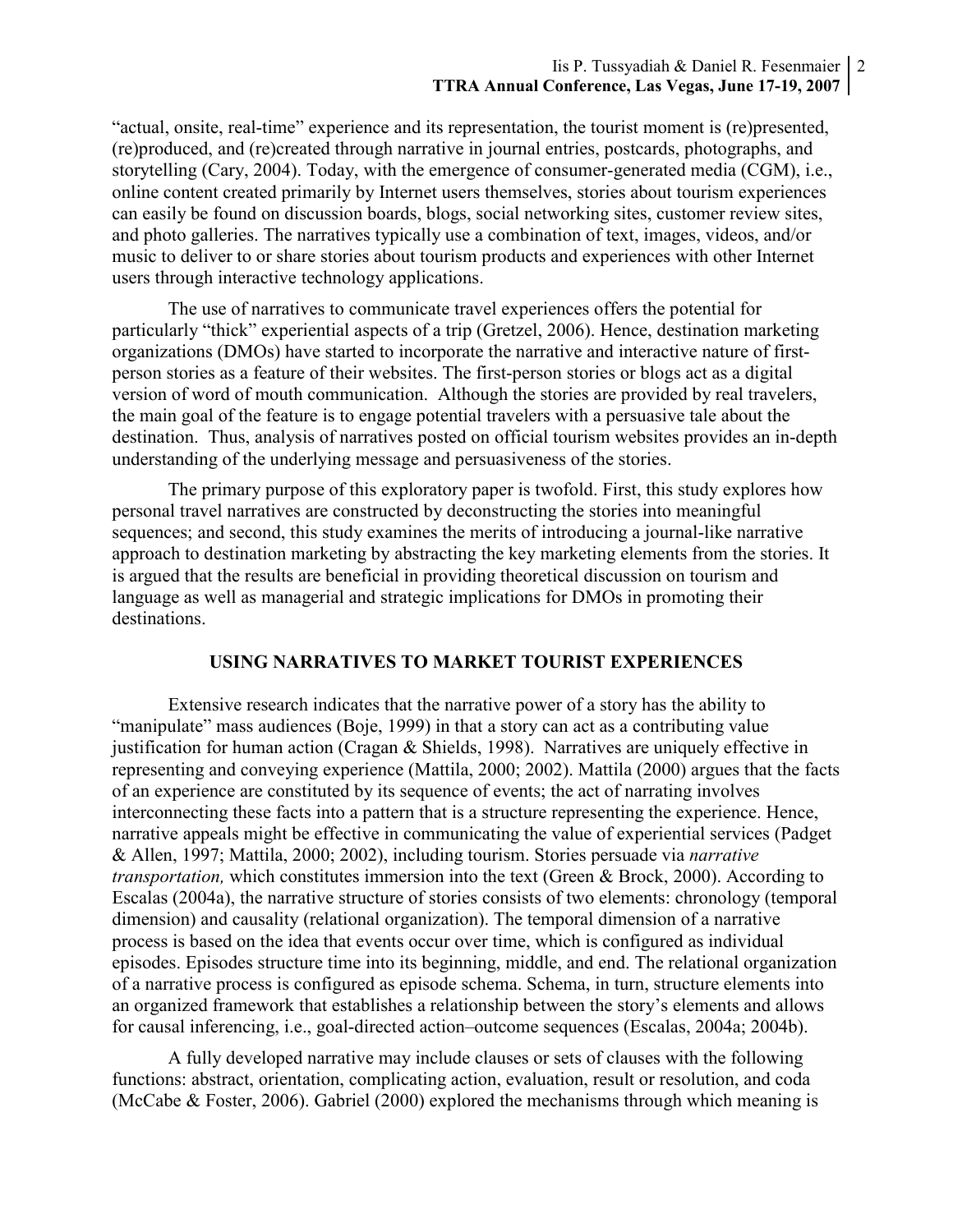generated in narratives. The mechanisms represent either a way of making sense of specific parts of the narratives or making connections between different parts; they are attribution of motive, attribution of causal connections, attribution of responsibility, attribution of unity, attribution of fixed qualities, attribution of emotion, attribution of agency, and attribution of providential significance. The mechanisms, referred to as "poetic tropes," are central interpretive devices for storytellers (Gabriel, 2000).

In marketing, storytelling is about using stories to communicate messages that reflect positively on a company brand (Fog, Budts, & Yakaboylu, 2005). The meaning of a brand to a consumer is based on the narratives that he or she has constructed that incorporate the brand (Escalas, 2004b). Escalas argues that the self–brand connection may be formed based on perceived psychological benefits from the product (2004b: 168); a consumer might link the brands in a narrative to the achievement of self-related goals. The connection is a result of a process of mapping the goal–action–outcome structure within the narrative with self-related stories in the memory. The rich narratives that give context to daily life help brands to connect more empathically with the buying minds of customers (Learned, 2007).

#### **METHODOLOGY**

This study analyzes the narrative structure of first-person stories posted on a DMO website to elaborate on the persuasive nature of the stories (Fig. 1). Specifically, data were selected from stories about visits to Philadelphia from "visitPA Roadtripper," a blog feature on the Pennsylvania Tourist Office website (www.visitPA.com). Three different travel genres were selected from six available Roadtripper stories of visits to Pennsylvania: History Buff (two stories), Culture Vultures (three stories), and Hipster Roadtrippers (three stories).



Figure 1. Analytical Process of the Study

This study uses ethnomethodology to analyze the characterization and plots of the stories (see Fig. 1). Based on the story elements suggested by Escalas (2004a; 2004b), episodes (beginning, middle, end) and episode schema (initial event, psychological state, formation of goals, action, outcomes) were identified from the stories through text analysis. The text analysis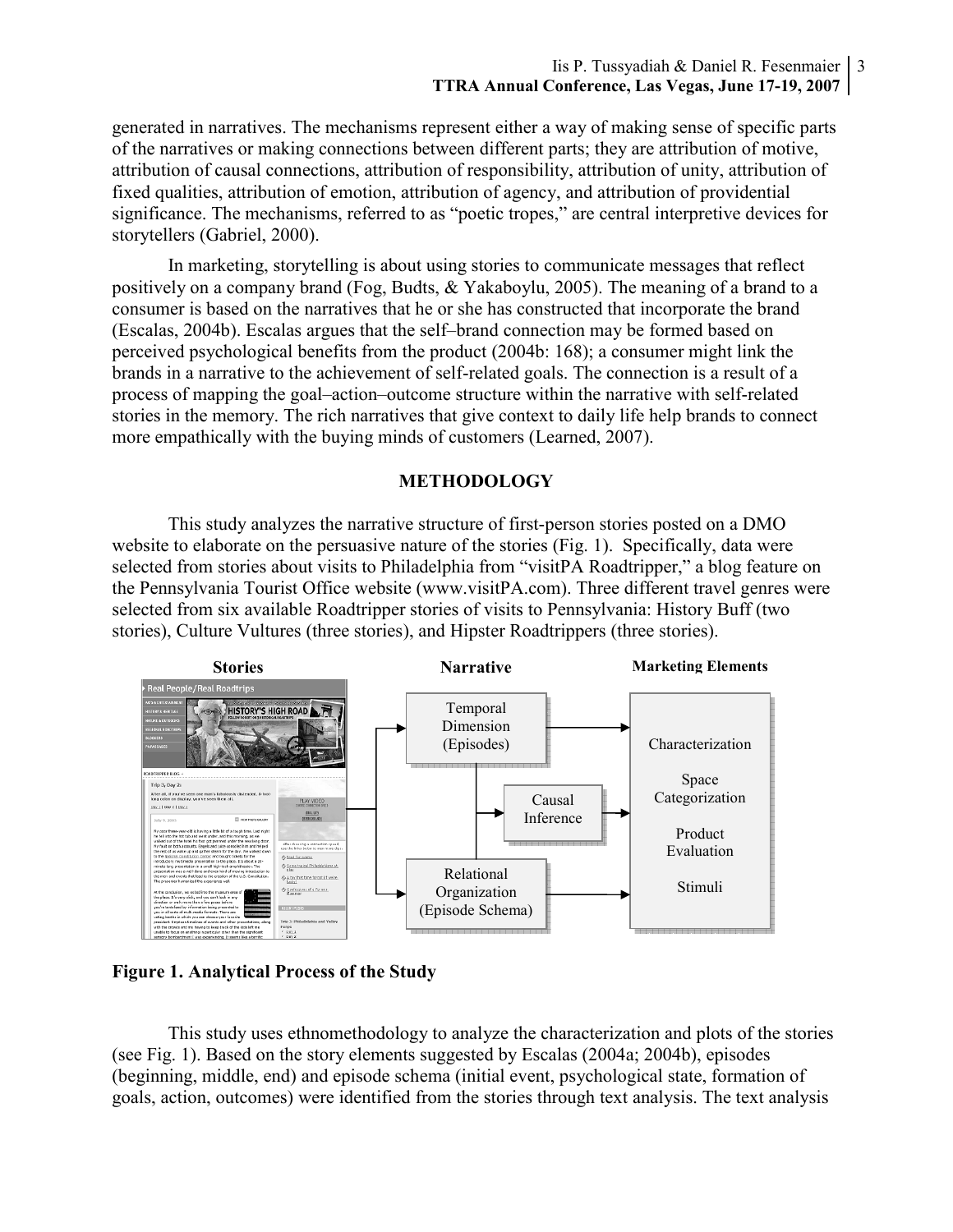method used in this paper is categorized by Lacity and Janson (1991) as an interpretivist approach; the authors tried to analyze the qualitative data based on subjective interpretation.

# THE NARRATIVE STRUCTURE OF ROADTRIPPER BLOGS

Characterization. One of the important determinants of travel genres introduced on the Roadtripper Blogs is the characterization, i.e., the introduction of the "hero" and "heroine." Characters are important in the process of understanding stories, as the effectiveness of a story relies on its ability to present structured characters' action sequences. Moreover, characters in a story are lived identities to which people can relate in real life. The Roadtripper Blogs introduce and label their stars with titles related to, and images corresponding to, the travel genres: History Buff, Culture Vultures, and Hipster Roadtrippers. Hence, the characterization is strongly associated with the product that they (PA tourism office) are trying to sell, i.e., different types of tourist attractions and forms of trip itineraries. The identities of each character are presented both in the blogger's bio which includes age, marital status, residence, and occupation, and within the stories themselves as self-generated keywords related to preferences, perspectives, tastes, and values (Fig. 2).



# Figure 2. Characterization: Access to Lived Tourist Identities

Several differences can be identified from the stories in terms of character representation and structure. The History Buff represents one leading "actor," with his family members acting in supporting roles, while both the Culture Vultures and Hipster Roadtrippers feature multiple leading actors. All stories have a single narrator; one (representative) leading actor describes the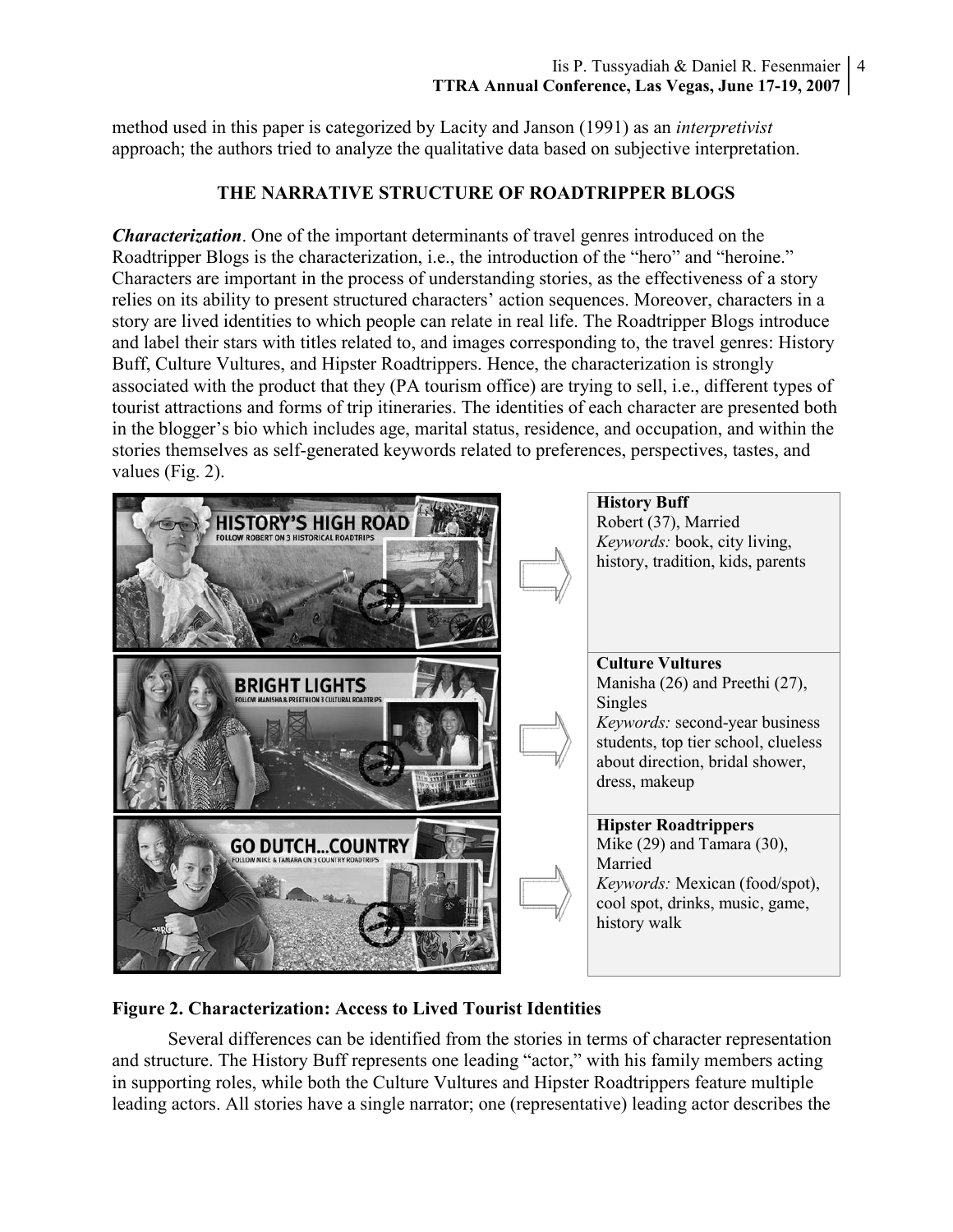whole experience throughout the trips. However, the self-generated keywords identified within the stories reflect the role of each narrator within his or her groups. Robert (History Buff) writes more about his own perspectives and feelings, supported by the drama he has with the other members of his group. Preethi (Culture Vultures) and Mike (Hipster Roadtrippers) tend to describe their shared perspectives, goals, and tastes (i.e., using the term "we") with the other leading actors in their groups. The introduction of multiple characters in a story, whether composed of one leading character with supporting actors or multiple characters, is important for audiences' sense-making process, since they are able to understand the narrative plots by connecting the narrative parts from the characters' interactions with each other.

Episodes: Temporal Dimensions. The narrative structure of the Roadtripper blogs can be deconstructed based on the chronology or temporal dimension of events. Since all narratives represent tourist experiences, the stories can be interpreted chronologically from the tourists' movement through space and time, whereby the characters move from one place to another during a certain time interval (Xia, Ciesielski, & Arrowsmith, 2005). Tourists' movements can be seen as a dynamic process that is characterized by spatial and temporal references and attributable components (i.e., the nature of the place visited). The temporal sequences of the characters' movements were identified based on three time intervals: morning, afternoon, and evening. Time references in journal entries were identified by finding exact matching words (e.g., "in the morning", "in the afternoon"), words designating a point in time (e.g., "at 9:00 am"), and words with reference to other activities or situations (e.g. "after lunch", "right when the store opened"). However, the time intervals do not reflect episodes; the stories may have more than one episode within one time interval and one episode may last for more than one time interval. The sample of the story chronology deconstruction is illustrated in Fig. 3.



Hipster Roadtrippers – Day 2

# Figure 3. Story Episodes: Temporal Dimensions

The History Buff stories contain five episodes on the first day and six episodes on the second day. The Hipster Roadtrippers stories contain five episodes on the first day, nine episodes on the second day, and six episodes on the third day. The Culture Vultures stories comprise five episodes on the first day, four episodes on the second day, and three episodes on the third day.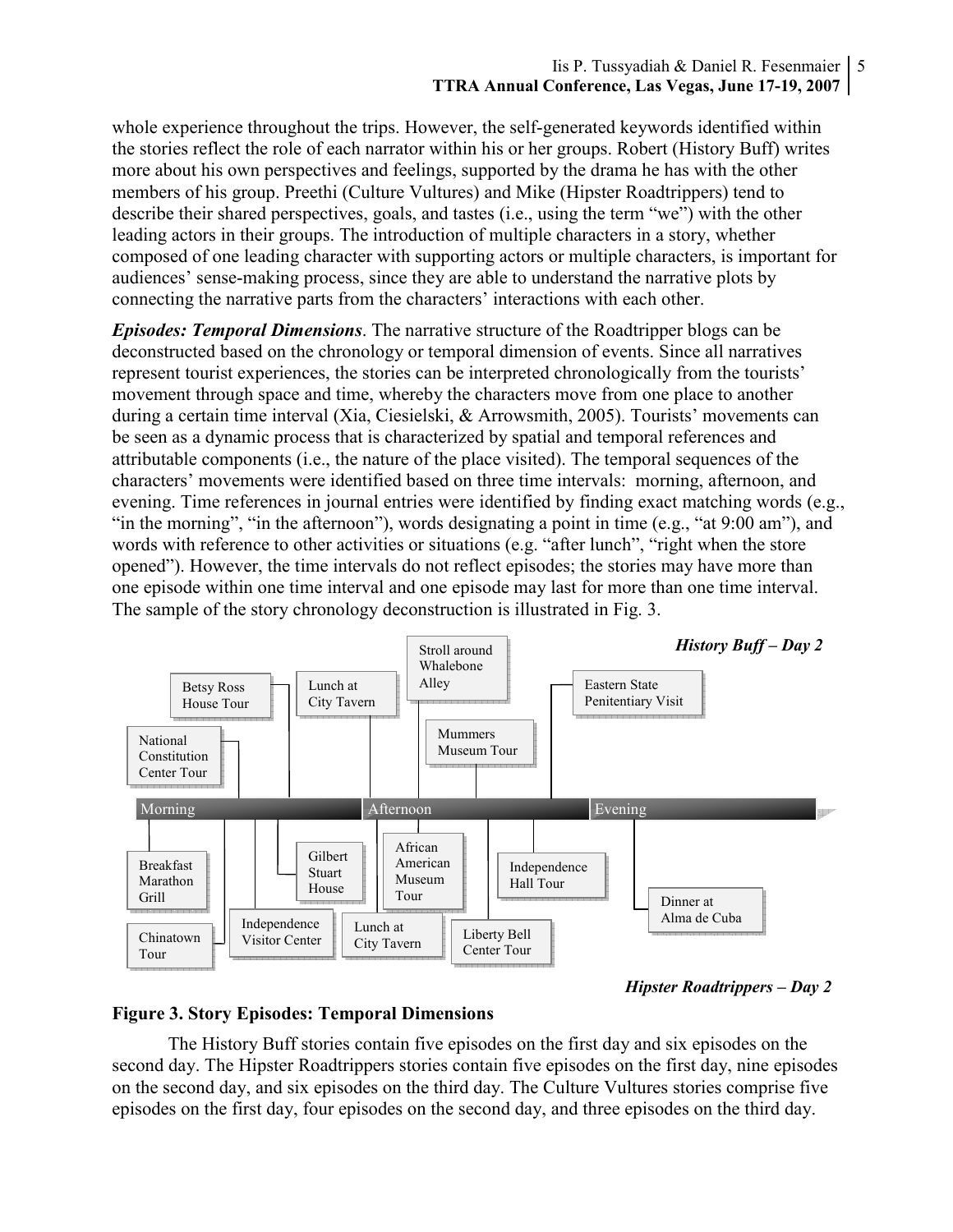All writers except Robert wrote the narrative in chronological order; Robert wrote a flashback episode in his first-day story. Most of the episodes from the stories occur at different places, which is important for the space categorization of the narratives.

Episode Schema: Relational Organization. Besides chronological order, narratives can also be deconstructed by their relational organization of goals–actions–outcomes. To interpret the relational organization of the narratives, a keyword search was conducted within the text of each episode identified in the chronological deconstruction process. Below is an extract from the third-day story of Manisha and Preethi (Culture Vultures):

#### Extract 1

| 1.1 | We walked around for quite some time, but finally decided that we |  |  |  |
|-----|-------------------------------------------------------------------|--|--|--|
|-----|-------------------------------------------------------------------|--|--|--|

- 1.2 wanted to do some serious shopping. So we jumped in a cab and
- 1.3 headed down to Rittenhouse Square. Rittenhouse Square is an
- 1.4 upscale section of Philly that is known for great boutiques and stores.
- 1.5 Manisha and I spent a couple hours walking up and down the streets,
- 1.6 stopping at various stores and trying on clothes. Manisha was
- 1.7 looking for a dress for her upcoming bridal shower so that was the
- 1.8 focus of our shopping adventures today. After searching for hours,
- 1.9 we still had not found the perfect dress.

In line 1.2, Preethi states their goal for that episode as "serious shopping." However, this statement is not the "real" goal, but a contextualization of the episode. Preethi reiterates the real focus of the episode in lines 1.6-1.8: that Manisha was having a bridal shower and needed a dress. The actions were expressed in lines 1.2-1.3 (going to Rittenhouse Square), lines 1.5-1.6 (stopping at various stores and trying on clothes), and line 1.7 (searching for hours). Finally, Preethi closed the episode by stating the outcome in line 1.8 (had not found the perfect dress).

The second extract is from the first-day story of Mike and Tamara (Hipster Roadtrippers). The goal of this episode is expressed by Mike in lines 2.1-2.2: "find a bar or a club where we could get a drink and hear some music." The actions were expressed in lines 2.3-2.4 (take a walk through the neighborhood). The outcome of that episode is expressed in lines 2.6-2.9.

# Extract 2

| 2.1 | The locals told us Old City was the place to find a bar or club where  |
|-----|------------------------------------------------------------------------|
| 2.2 | we could get a drink and hear some music. The streets were lined       |
| 2.3 | with different bars and restaurants so we decided to take a walk       |
| 2.4 | through the neighborhood. There were lots of people out; some          |
| 2.5 | heading to the bars and some seated at outside tables enjoying         |
| 2.6 | dinner. We came across a Jazz band playing on a street corner. We      |
| 2.7 | stopped to listen to the music and watched children dance in the       |
| 2.8 | street. The band could play, and T contributed to the arts and spotted |
| 2.9 | them $a$ 5.                                                            |

**Space Categorization**. Based on the episodes and episode schema, the experiences represented in the narratives can be plotted into spatial movements. The story episodes reflect the temporal nature of the movements (illustrated in Fig. 3). Because a tourist's location position can be derived at any point in time, tourists' travel patterns can be conceptualized as spatial movements within a network. In this system, the nodes of the network are attractions or other points at which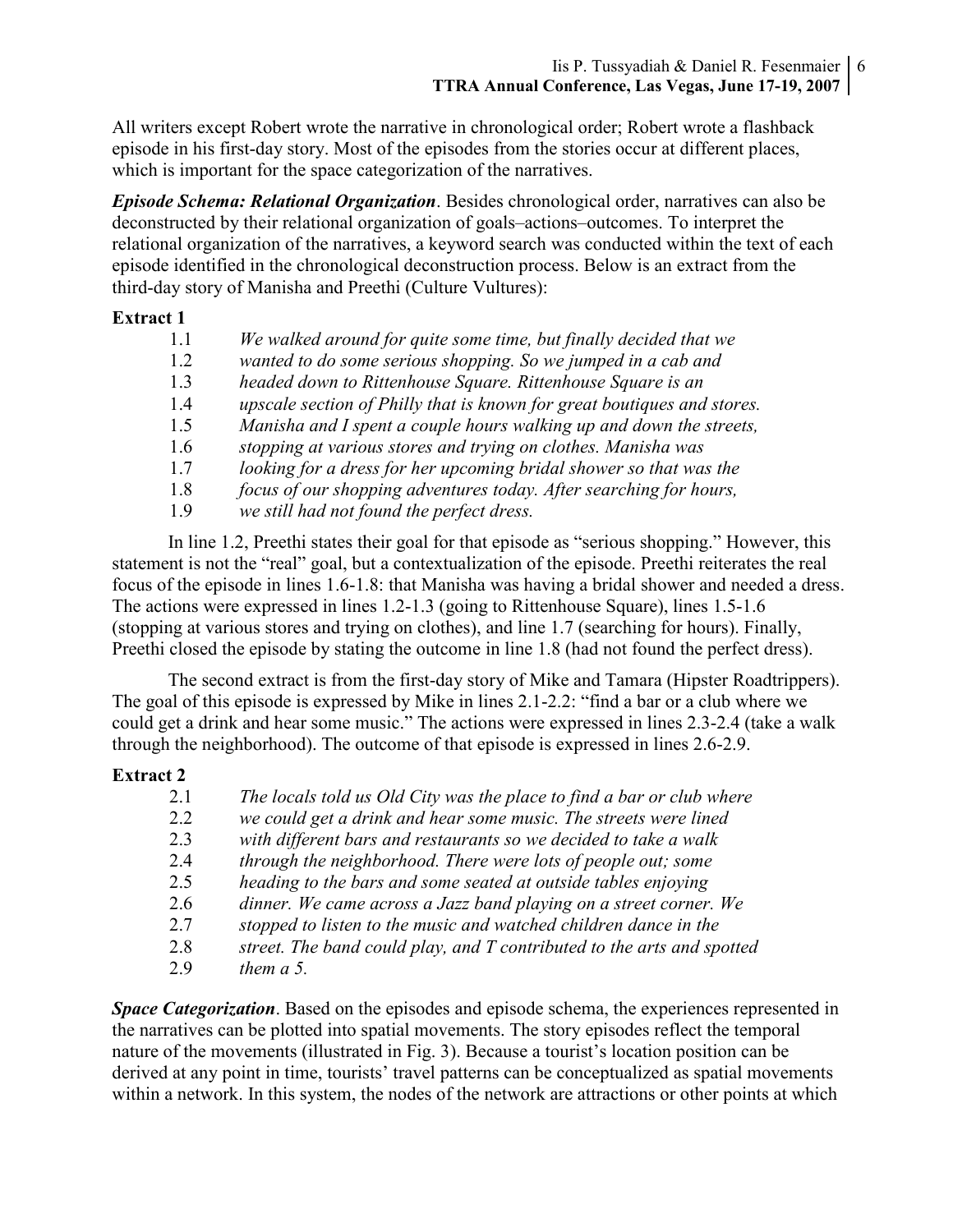tourists stop; the edges of the network are the routes that tourists choose to travel between the two places. When plotted spatially, the attractions and places visited by each blog character and their movement patterns signify the space categorization of each travel genre.

Figure 4 illustrates the spatial patterns of the episodes identified from the story of History Buff (second day) and Hipster Roadtrippers (second day). The episodes (illustrated chronologically in Figure 3) are represented by the attractions and places as nodes. The intertwined spatial and temporal patterns of all episodes make up the whole story as a description of a tourism product, a day-trip experience.



Figure 4. Space Categorization: Spatial Networks

**Product Evaluation.** This paper analyzes product evaluation (i.e., overall qualities of the experience) by interpreting the positive and negative feelings of the writers from the blogs. For example, words such as "sad", "bad", and "uneasy" represent negative feelings toward the experience, while "good", "delicious", and "fantastic" describe positive feelings. In some cases, blog writers also used cynical words to express negative feelings (e.g., "spectacular mood"). Several aspects were considered such as general statements about satisfaction, the quality of attractions visited and facilities used, the level of information available to make decisions on the itinerary and scheduling, and knowledge gained from visiting the various Philadelphia attractions.

Extract 3 comes from one of the episodes of the story of the Hipster Roadtrippers: when Mike and Tamara were having lunch at the City Tavern (located in Old City, Philadelphia). Mike expresses a positive evaluation of the restaurant. In line 3.6, Mike expresses excitement right after reading the menu, even before the waiter has arrived. Then, the excitement continued after the appearance of the waiter (lines 3.6-3.10). Finally, Mike stated his positive evaluation of the food in lines 3.10-3.12 (expressed by the words "indulged" and "enjoyed").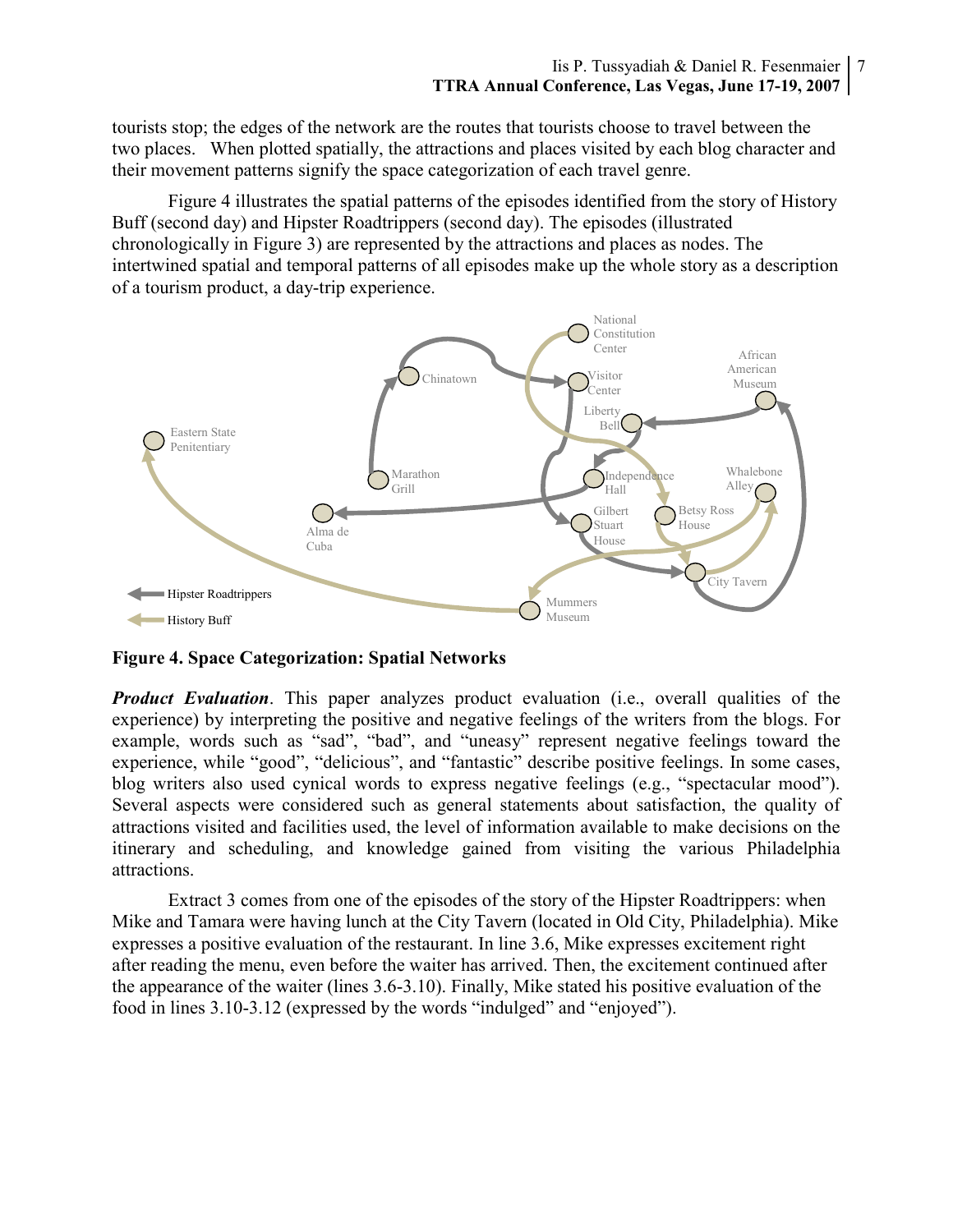# Extract 3

| 3.1  | At that point lunch was in order, and we found it at the City Tavern,   |
|------|-------------------------------------------------------------------------|
| 3.2  | the only place in the world where we could experience authentic 18th    |
| 3.3  | century American culinary history, as the menu described. Not even      |
| 3.4  | in New York could we order a "Salmagundi", better yet pronounce it      |
| 3.5  | correctly. Other items included liters of Thomas Jefferson or George    |
| 3.6  | Washington ale. I was starting to get excited. Then our waiter          |
| 37   | approached. Just like the food, he was 18th century style, clad in      |
| 3.8  | black shoes, long white socks, a long sleeved white collared shirt and  |
| 3.9  | a black vest that seemed true to history. He even seemed to speak a     |
| 3.10 | little bit of 18th century accent. We indulged in the trip back in time |
| 3.11 | and enjoyed it all. T did her thing while I had some chicken noodle     |
| 3.12 | soup just like George W., the original, used to enjoy.                  |

Most of the stories, as expected, contain positive product evaluation. However, a few negative notions of experiences were identified from several episodes in the stories. Most of these were results of negative outcomes in their attempts to achieve certain goals and were not directly related to the quality of the products. An example of a negative experience is presented in extract 4 which is an episode of the Culture Vultures on the third day. Preethi expresses her negative feeling with the words "very sad" (line 4.7) as a result of her lack of success in getting tickets (lines 4.3-4.4).

#### Extract 4

| 4.1 | We had originally reserved today to spend at the Philadelphia          |
|-----|------------------------------------------------------------------------|
| 4.2 | Museum of Art but we had both been there several times and the Dali    |
| 4.3 | exhibit, which we desperately wanted to see, was sold out. We tried    |
| 4.4 | for weeks to get tickets but were unsuccessful. After studying Spanish |
| 4.5 | art in Madrid, Dali had become one of my favorite artists. Having      |
| 4.6 | seen a majority of his artwork in Spain, I knew this exhibit would be  |
| 4.7 | great and was very sad to miss it.                                     |

# **CONCLUSION**

This study identifies key marketing elements from the narratives provided by the Pennsylvania Tourist Office's website. These marketing elements include characterization (i.e., introduction of "hero" and "heroine"), space categorization (e.g.,., types of attractions), and overall product and experience evaluation. Characterization and space categorization are determinants of travel genres. The introduction of a blog writer as a personal character implies the notion of tourist identity; it allows blog readers to access a picture of lived identities created through actions, attitudes, and values. Space categorization presents the evaluation and result of the narrative sequences; it allows blog readers to have a cognitive construction of hypothetical travel scenarios, including rehearsals of likely future travels. Based on the narrative structure and product evaluation, several key marketing elements were identified as destination marketing tools:

• Introduction of tourist identities by labeling characters with different travel genres. This approach can be regarded as customization in advertising; the message about the product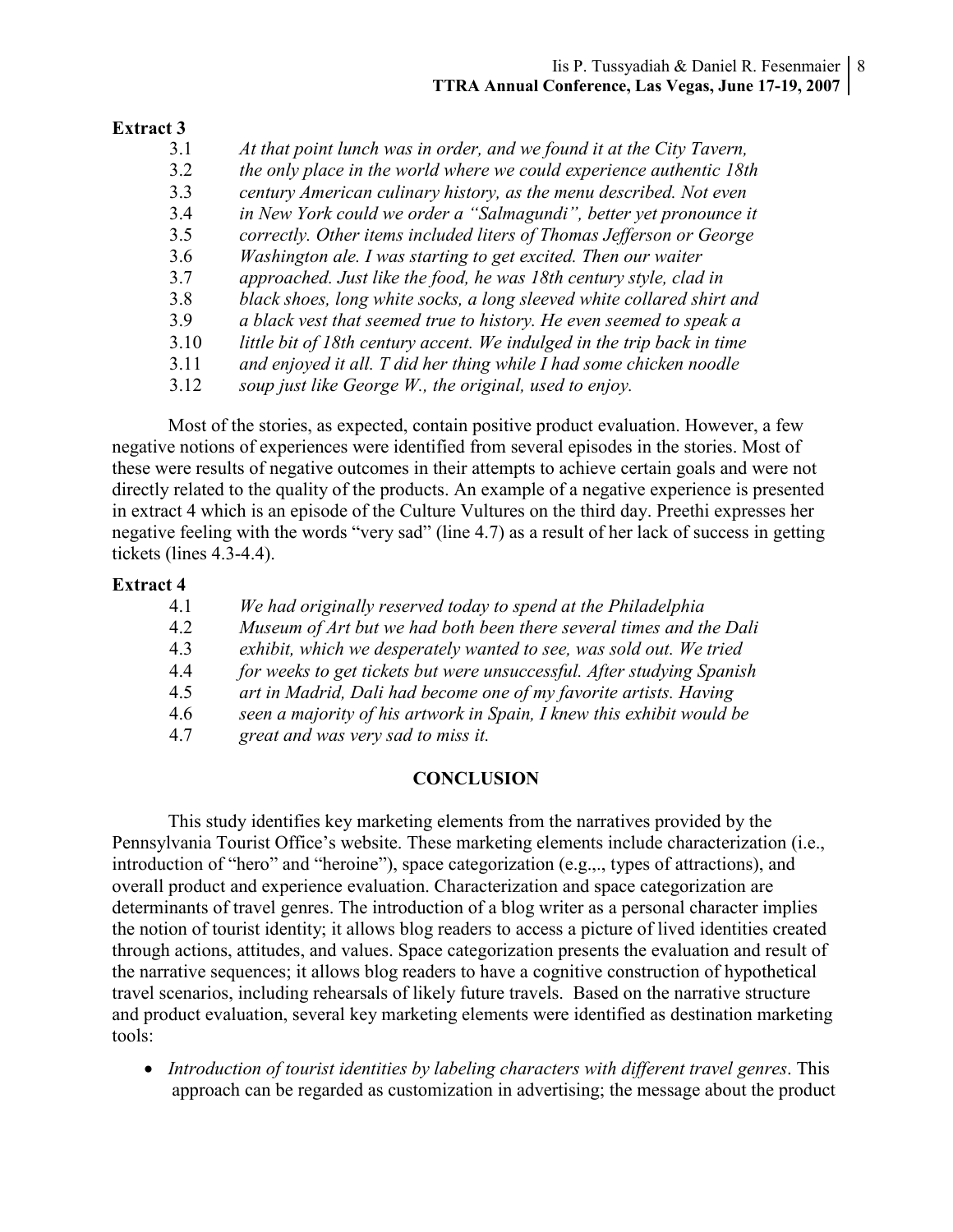(bundles of products) is delivered differently to different segments. Since blog readers will relate to the lived picture of a character in the story, introducing characters with different tastes, preferences, and backgrounds can be effective in stimulating empathy among different readers. Readers having similar characteristics with the "hero" and "heroine" understand how the characters made decisions and acted, and perceive the benefits enjoyed by the characters. Therefore, the readers can be persuaded to experience the same trip as the characters in the stories.

- Introduction of tourist drama by presenting multiple characters. Characterization with multiple actors allows blog readers to follow the drama resulting from interactions among the characters. The drama helps readers to get notions of "realness" and character believability, which will lead to sympathy and empathy as emotional responses. Sympathy and empathy in turn lead to the "ad attitude" (Escalas  $&$  Stern, 2003): in this case, intention to visit.
- Real spatio-temporal movement of tourists as product characteristics. The temporal and spatial sequences of the trips, extracted from the stories, allow blog readers to have a cognitive construction of the hypothetical travel scenario.

Further study can be conducted to analyze the positive effect generated by the stories about Philadelphia as tourist destination. Narrative as digital word of mouth is an effective way of marketing a destination. The results imply the potential for DMOs to facilitate and manage the interactive nature of storytelling to create a recommendation system for travel.

#### **REFERENCES**

- Adaval, R. & Wyer, R. (1998). The role of narrative in consumer information processing. Journal of Consumer Psychology, 7(3): 207-246.
- Boje, D.M. (1999). Is Nike Roadrunner or Wile E. Coyote? A postmodern organization analysis of double logic, Journal of Business and Enterpreneurship, 2: 77-109.
- Cary, S.H. (2004). The tourist moment. Annals of Tourism Research, 31(1): 61-77.
- Cragan, J. & Shields, D. (1995). Symbolic theories in applied communication research: Bormann, Burke, and Fisher. Cresskil, NJ: Hampton
- Escalas, J.E. (2004a). Imagine yourself in the product: Mental simulation, narrative transportation, and persuasion. Journal of Advertising, 33(2): 37-48.
- Escalas, J.E. (2004b). Narrative processing: Building consumer connections to brands. Journal of Consumer Psychology, 14 (1&2): 168-180.
- Escalas, J.E. and Stern, B.B. (2003). Sympathy and empathy: Emotional responses to advertising drama. Journal of Consumer Research 29: 566-578.
- Learned, A. (2007). Marketing via Stories: The Selling Power of Narrative in a Conceptual Age. Retrieved March 27, 2007 from www.marketingprofs.com/7/marketing-via-storiesselling-power-conceptual-age-learned.asp
- Fisher, W.R. (1984). Narration as human communication paradigm: The case of public moral argument. Communication Monographs, 57: 1-18.
- Fisher, W.R. (1987). Human communication as narration: Toward a philosophy of reason, value, and action. Columbia: University of South Carolina Press.